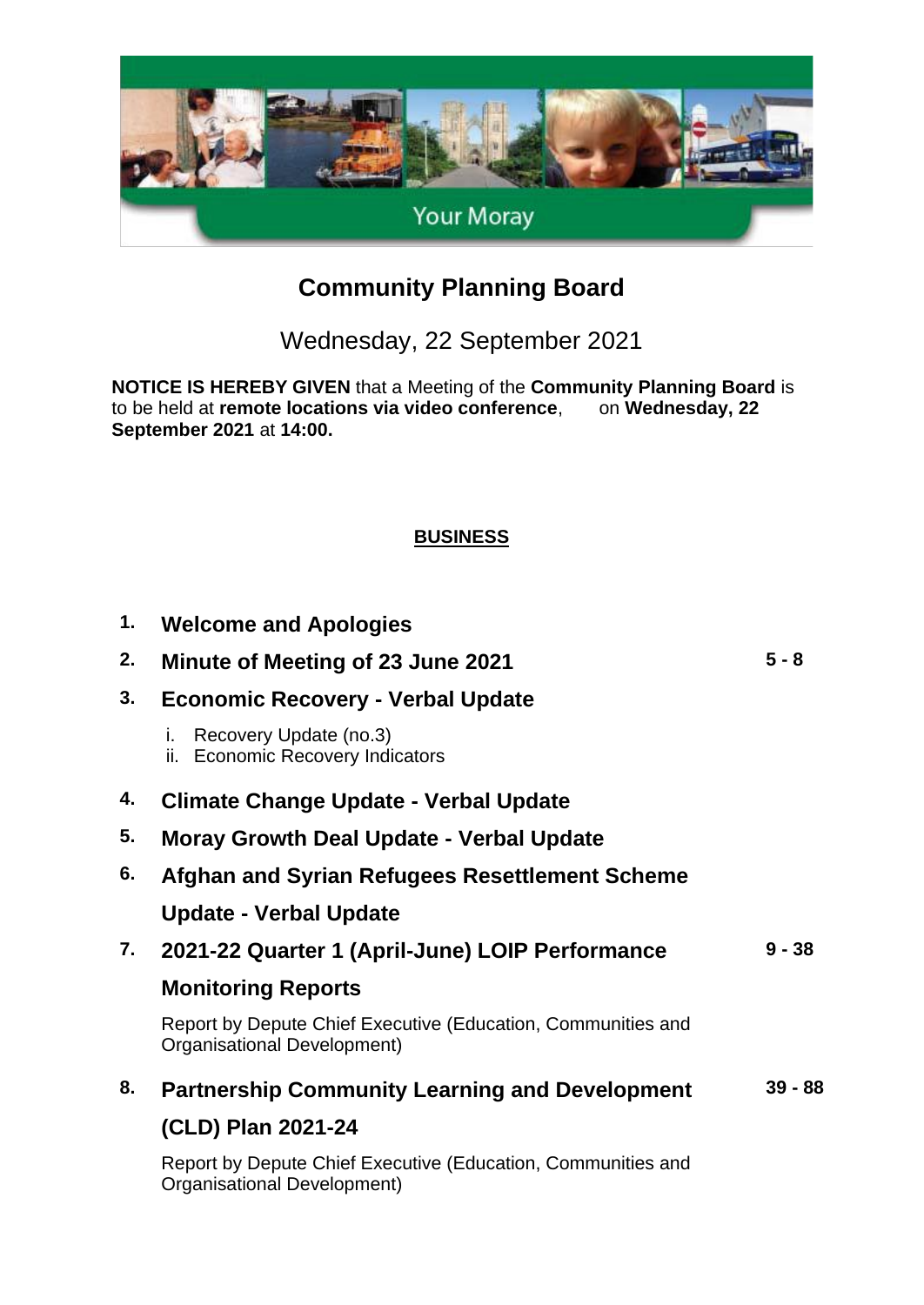### **9. AOCB**

**Any person attending the meeting who requires access assistance should contact customer services on 01343 563217 in advance of the meeting.**